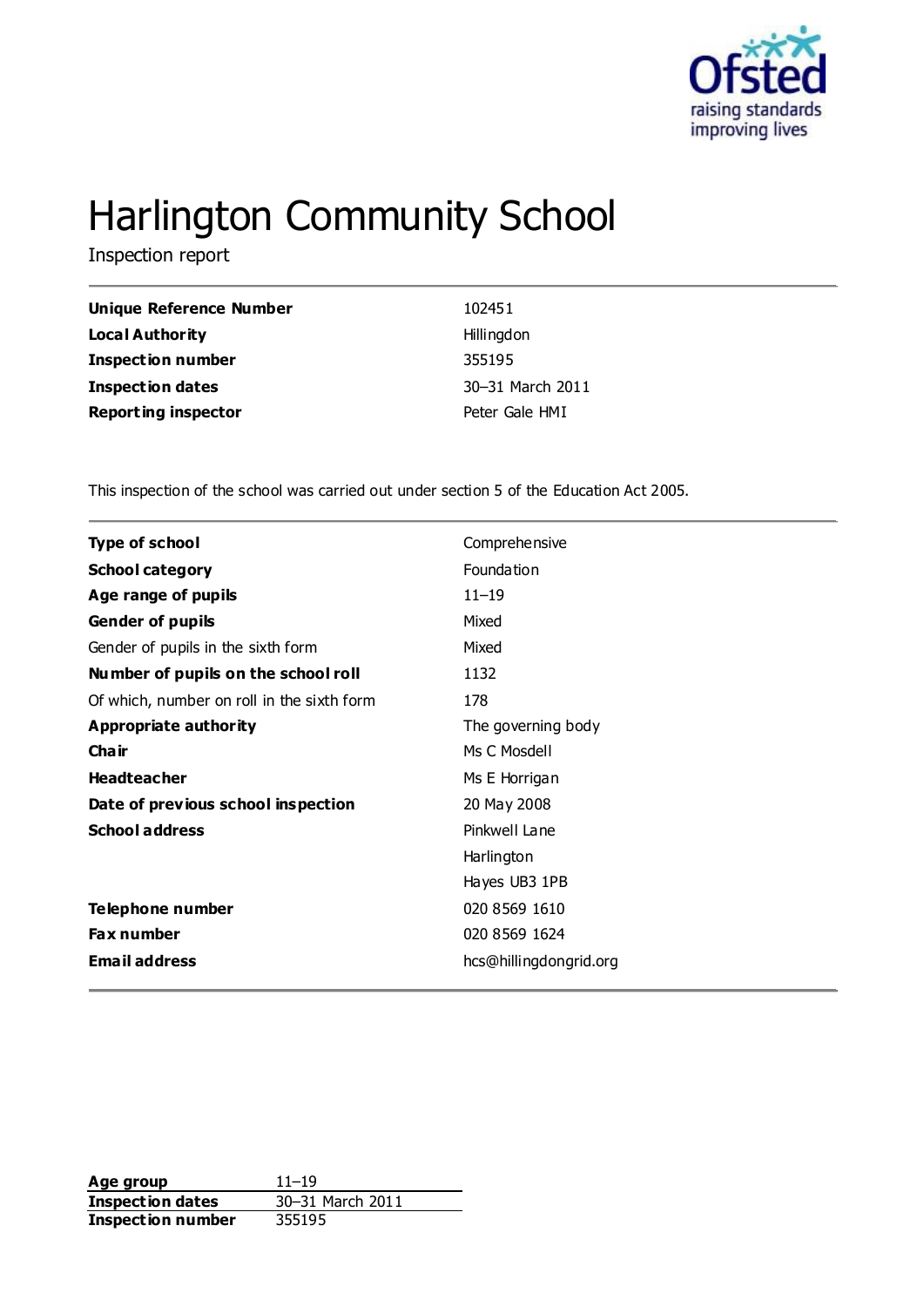The Office for Standards in Education, Children's Services and Skills (Ofsted) regulates and inspects to achieve excellence in the care of children and young people, and in education and skills for learners of all ages. It regulates and inspects childcare and children's social care, and inspects the Children and Family Court Advisory Support Service (Cafcass), schools, colleges, initial teacher training, work-based learning and skills training, adult and community learning, and education and training in prisons and other secure establishments. It assesses council children's services, and inspects services for looked after children, safeguarding and child protection.

Further copies of this report are obtainable from the school. Under the Education Act 2005, the school must provide a copy of this report free of charge to certain categories of people. A charge not exceeding the full cost of reproduction may be made for any other copies supplied.

If you would like a copy of this document in a different format, such as large print or Braille, please telephone 0300 123 4234, or email **[enquiries@ofsted.gov.uk](mailto:enquiries@ofsted.gov.uk)**.

You may copy all or parts of this document for non-commercial educational purposes, as long as you give details of the source and date of publication and do not alter the documentation in any way.

To receive regular email alerts about new publications, including survey reports and school inspection reports, please visit our website and go to 'Subscribe'.

Royal Exchange Buildings St Ann's Square Manchester M2 7LA T: 0300 123 4234 Textphone: 0161 618 8524 E: **[enquiries@ofsted.gov.uk](mailto:enquiries@ofsted.gov.uk)**

W: **[www.ofsted.gov.uk](http://www.ofsted.gov.uk/)**

© Crown copyright 2011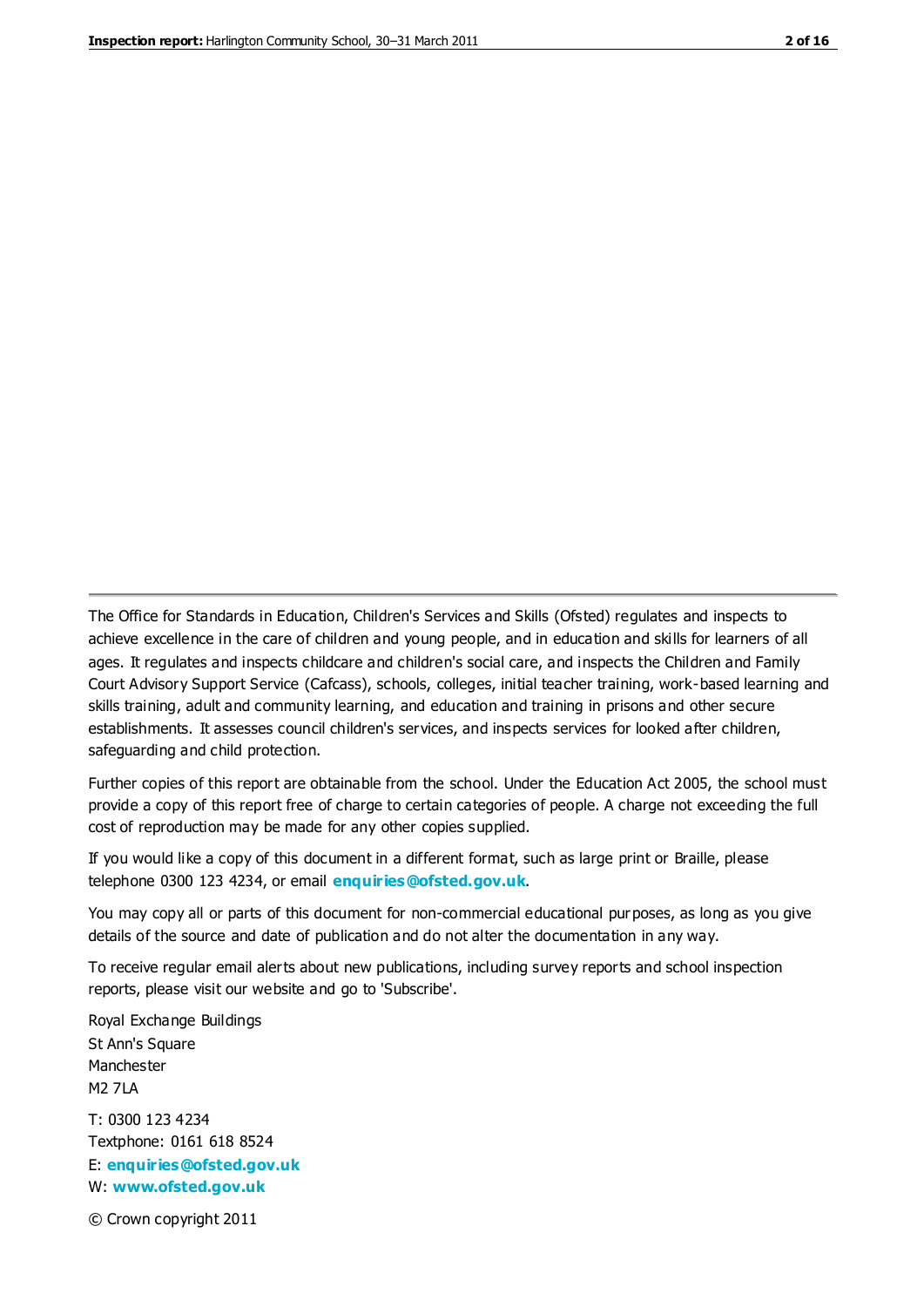# **Introduction**

This inspection was carried out by one of Her Majesty's Inspectors and four additional inspectors. Inspectors visited 34 lessons and observed 33 teachers. Meetings were held with groups of students, parents and carers, members of the governing body and staff. The inspectors observed the school's work, and looked at the school development plan, curriculum plans, the school's tracking data showing students' progress, teachers' lesson plans, students' work and the displays around the school. They also scrutinised questionnaires from 89 parents and carers, 111 staff and 170 students.

The inspection team reviewed many aspects of the school's work. It looked in detail at a number of key areas.

- $\blacksquare$  It looked at the progress of lower- and middle-ability students, particularly in mathematics.
- It looked at provision for and achievement of those students with special educational needs and/or disabilities.
- $\blacksquare$  It looked at the quality of teaching and assessment to support learning across the curriculum.
- $\blacksquare$  It looked at the ability of leaders at all levels to evaluate and monitor provision across the school to bring about improvement.
- $\blacksquare$  It looked at the quality of provision and outcomes, particularly retention, for students in the sixth form.

# **Information about the school**

Harlington Community School is a large school, close to Heathrow Airport. The school site includes also an adult education centre, a sports centre and a public library. Students come from a wide range of economic and ethnic backgrounds with the proportion of students known to be eligible for free school meals being double the national average. Over half of the students come from families where English is not the first language and a small proportion of students are in the early stages of learning English. The number of students identified with special educational needs and/or disabilities has been reduced in the last few years and is now broadly average.

The school is designated as Hillingdon's Specialist Resource Provision for students with physical difficulties and disabilities. The school has achieved a number of awards including Artsmark, Sportsmark and the Healthy Schools award. The headteacher took up post in April 2010.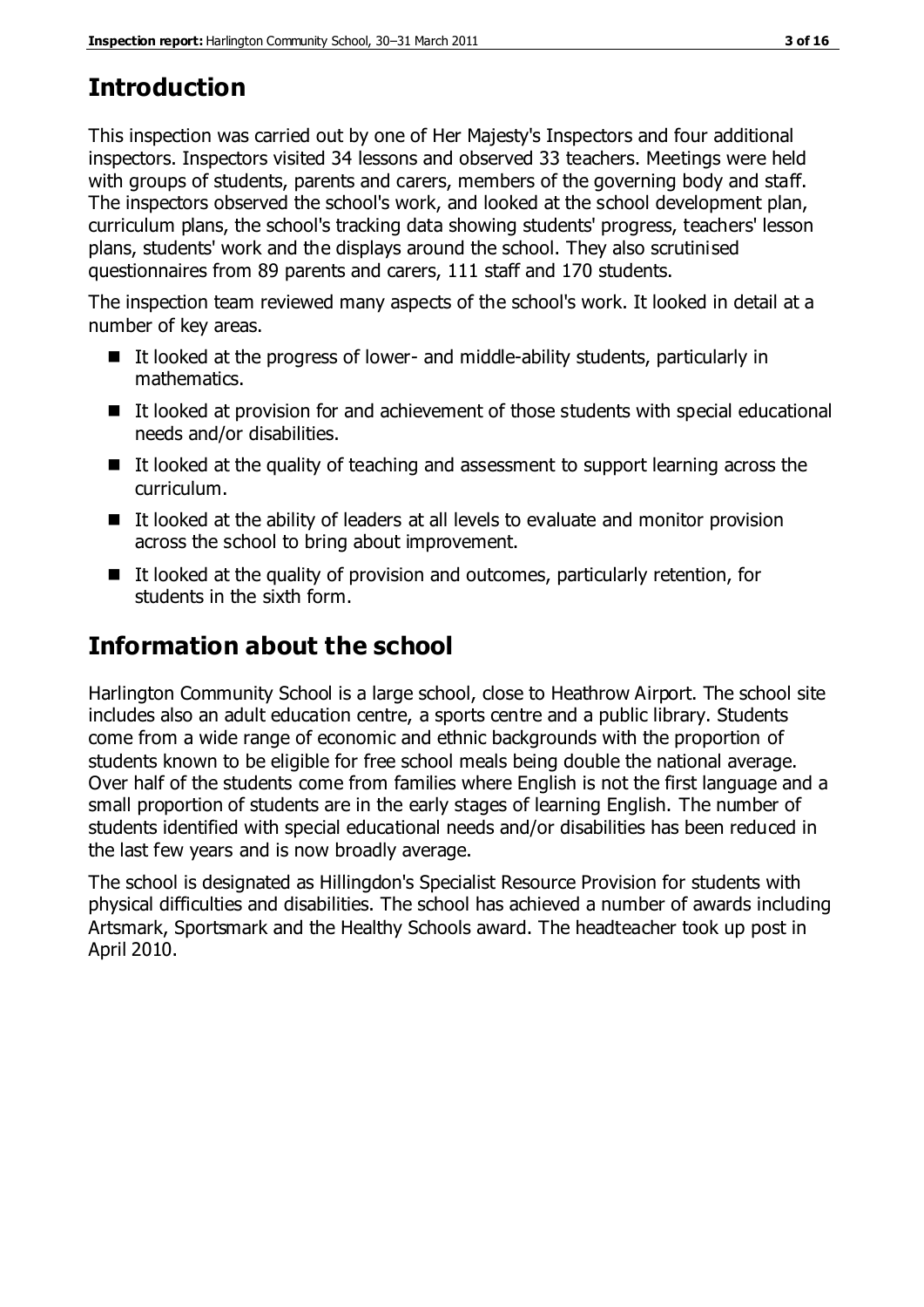## **Inspection judgements**

| Overall effectiveness: how good is the school?  | З |
|-------------------------------------------------|---|
| The school's capacity for sustained improvement | 3 |
| <b>Main findings</b>                            |   |

- Harlington Community School is providing its students with a satisfactory and improving education.
- Outstanding leadership of the sixth form has resulted in good and improving provision and outcomes for older students.
- Care, guidance and support are good. Potentially vulnerable students, including those in the Specialist Resource Provision for students with physical difficulties and disabilities, are well supported and integrated into the life of the school. The increasing numbers of students learning English for the first time receive good specialist support to help improve their skills.
- Most students feel safe and adopt safe practices in, for example, practical lessons. Safeguarding practice is robust and staff work hard to ensure safety.
- Systems for evaluating the performance of the school have been improved since the last inspection. Senior leaders have a clear understanding of the strengths and areas for development. However, data systems are at an early stage of development and do not provide easy access to all of the information the school requires about student progress. For example, the tracking of Year 11 students, by individual and groups, is well developed, but this has not reached the same stage for other year groups.
- The school recognised significant underachievement by groups of students, including those with special educational needs and/or disabilities, and in mathematics, in 2010. Robust action has seen this remedied and rates of progress for the current Year 11 have risen, being satisfactory for all groups and in mathematics.
- There is secure evidence that attainment, although low, is now improving strongly. For example, accurate tracking of the current Year 11, supported by GCSE module results, shows the proportion of students set to gain five A\*-C grade GCSEs including English and mathematics will rise to 40%.
- Leadership of teaching and learning has improved since the last inspection. The school has established a very accurate view of the quality of teachers' work. School leaders have provided appropriate training, challenge and support to improve teachers' practice.
- Teaching and the use of assessment to support learning are satisfactory. The best teaching is of a high standard. However, teaching remains inconsistent across and, to a lesser extent, within subjects, with weak and occasionally inadequate teaching in a small proportion of lessons. Assessment has been a focus for improvement and, while good practice to support learning exists, this is yet to be the case consistently.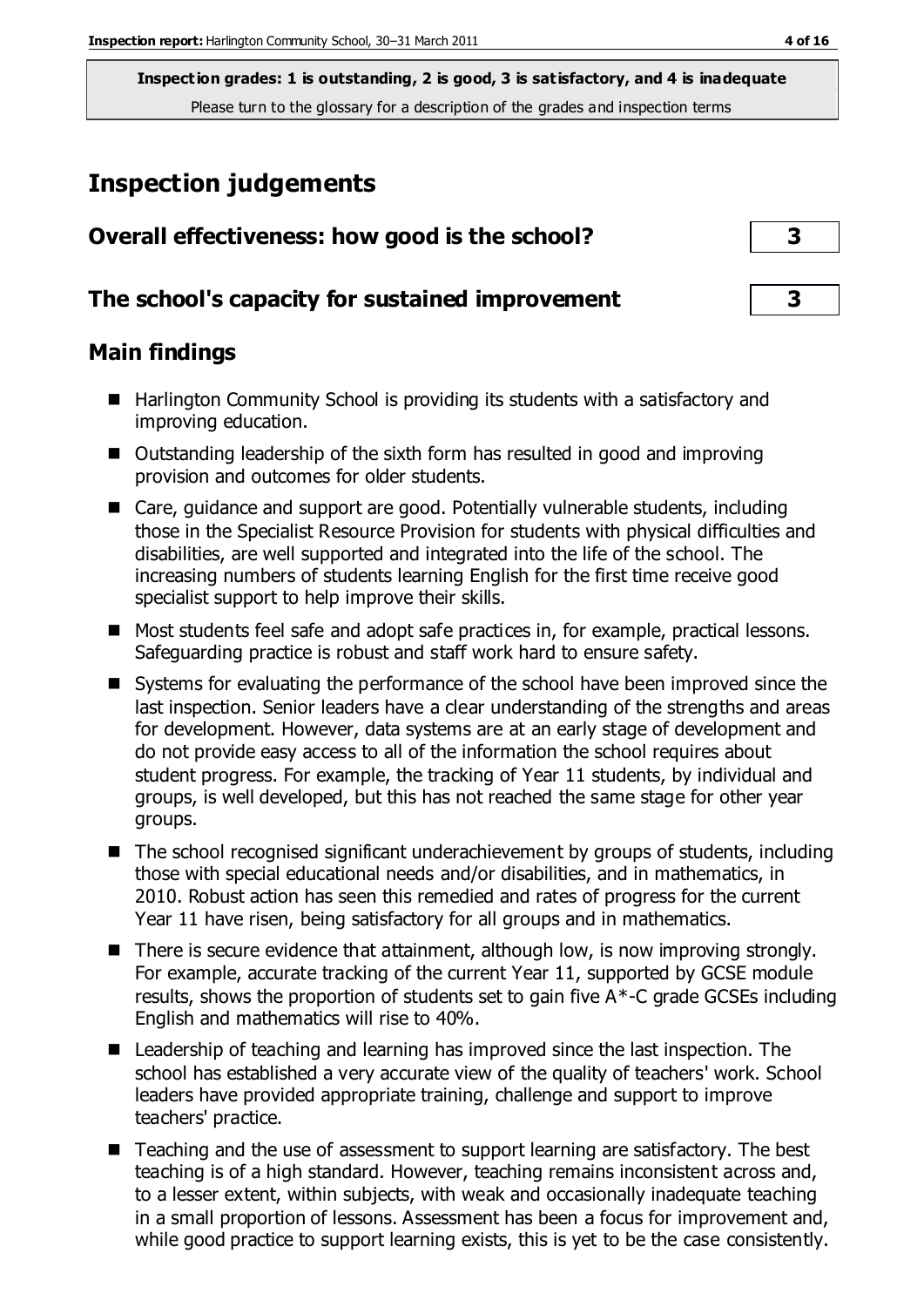- Students report that behaviour has improved significantly in the school. Behaviour in lessons is mostly good, but congestion in the corridors at lesson changeover leads to occasional incidents of over-boisterous behaviour. Punctuality of a minority is poor both at lesson changeover and at the start of the school day.
- $\blacksquare$  The governing body fulfils statutory responsibility, but a minority of staff feel governors are distant, being in the school rarely. The governing body engages with parents and carers on an ad hoc basis to shape the direction of the school, but this is yet to be systematic.
- Satisfactory capacity to improve is demonstrated by accurate self-evaluation of strengths and areas for development, improvements in teaching and a rapidly improving sixth form.

Up to 40% of the schools whose overall effectiveness is judged satisfactory may receive a monitoring visit by an Ofsted inspector before their next section 5 inspection.

#### **What does the school need to do to improve further?**

- Raise attainment by further improving the teaching and learning across the school so that it is consistently good by:
	- $-$  raising staff expectations of student achievement
	- sharing and embedding the good practice in teaching that exists in the school so that all teachers match work carefully to the full range of learners in their classes
	- sharpening use of assessment systems, including written feedback, to improve students' understanding of and engagement with their own progress
	- ensuring the pace of learning is brisk and students are active in their learning.  $\equiv$
- Strengthen the strategic leadership of the school by:
	- developing data systems to ensure that the achievements of groups of learners are as easy to track in all year groups as they are in Year 11
	- $=$  ensuring the governing body has a sharper understanding of the challenges facing the school by being more proactively involved in its day-to-day work and engaging more systematically with parents and carers.
- **IMPROVE PUNCTUALITY AND DEVITABLE THEORY CONTINGLY INTER** Improve punctuality and behaviour, ensuring that the school day encourages enhanced personal outcomes by:
	- phasing lesson changeovers to avoid the corridor congestion
	- $-$  ensuring that lunch facilities and timing allow students more time to eat
	- $-$  altering the start of the school day.

#### **Outcomes for individuals and groups of pupils 3**

Students' attainment on entry is low. For the cohort completing their GCSEs in 2010, progress and achievement for lower-ability boys and middle-ability girls were inadequate. Progress and achievement were also inadequate in mathematics. Improved tracking and intervention with the current year group has accelerated their progress across the curriculum. This, coupled to an intensive support programme in mathematics, has led to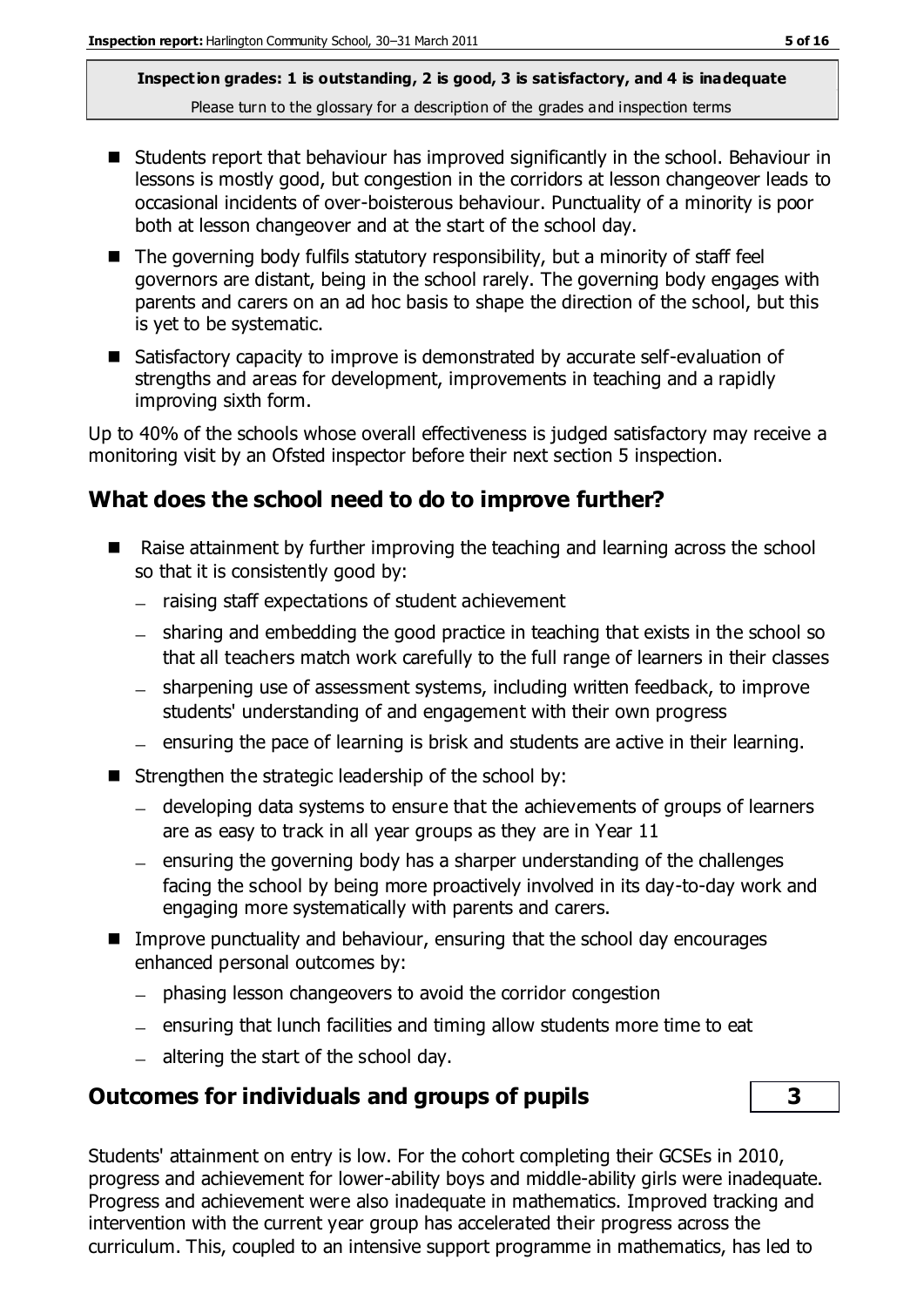# **Inspection grades: 1 is outstanding, 2 is good, 3 is satisfactory, and 4 is inadequate**

Please turn to the glossary for a description of the grades and inspection terms

all groups making at least satisfactory progress. There was also significant underachievement last year by those students identified with special educational needs and/or disabilities. This was due partly to over-identification and the inclusion of too many students on the special educational needs register. The school has improved progress for the current Year 11 by reducing numbers on the special educational needs register, allowing for better focus and support of individuals.

Students enjoy particularly and make rapid progress in lessons where they are involved actively in a variety of fast-paced tasks. These are available to students most frequently in arts subjects. Good examples were observed by inspectors in several subjects. For example, in a Year 11 drama lesson, students enjoyed working together and made good progress developing their performances. In a Year 8 dance lesson, boys were very engaged by practising their dance skills to deliver a Haka. Good specialist support for those students learning English as an additional language, including individual withdrawal for those at the early stages, coupled to improving teaching, means they make satisfactory and improving progress.

Students' behaviour is generally welcoming and considerate. Behaviour in the majority of lessons is good and behaviour around school is mostly satisfactory. A few students are less calm in between lessons, due to the number of pupils in a confined space. The school is aware of this and developing plans for staggered timetables to mitigate it. Although the percentage of pupils who are excluded for a fixed term is higher than the national average, this has reduced considerably during this year, as has the incidence of detentions. Most students feel safe in school and understand and adopt safe practices well in their work, for example in science and technology lessons. Students are aware of healthy lifestyles, but do not pursue them in large numbers, for example, through extracurricular activity. Students make a good contribution to the school community, although opportunities for work in the wider community are more limited. Attendance is in line with national averages, although the punctuality of a small minority is poor. Students develop workplace skills satisfactorily.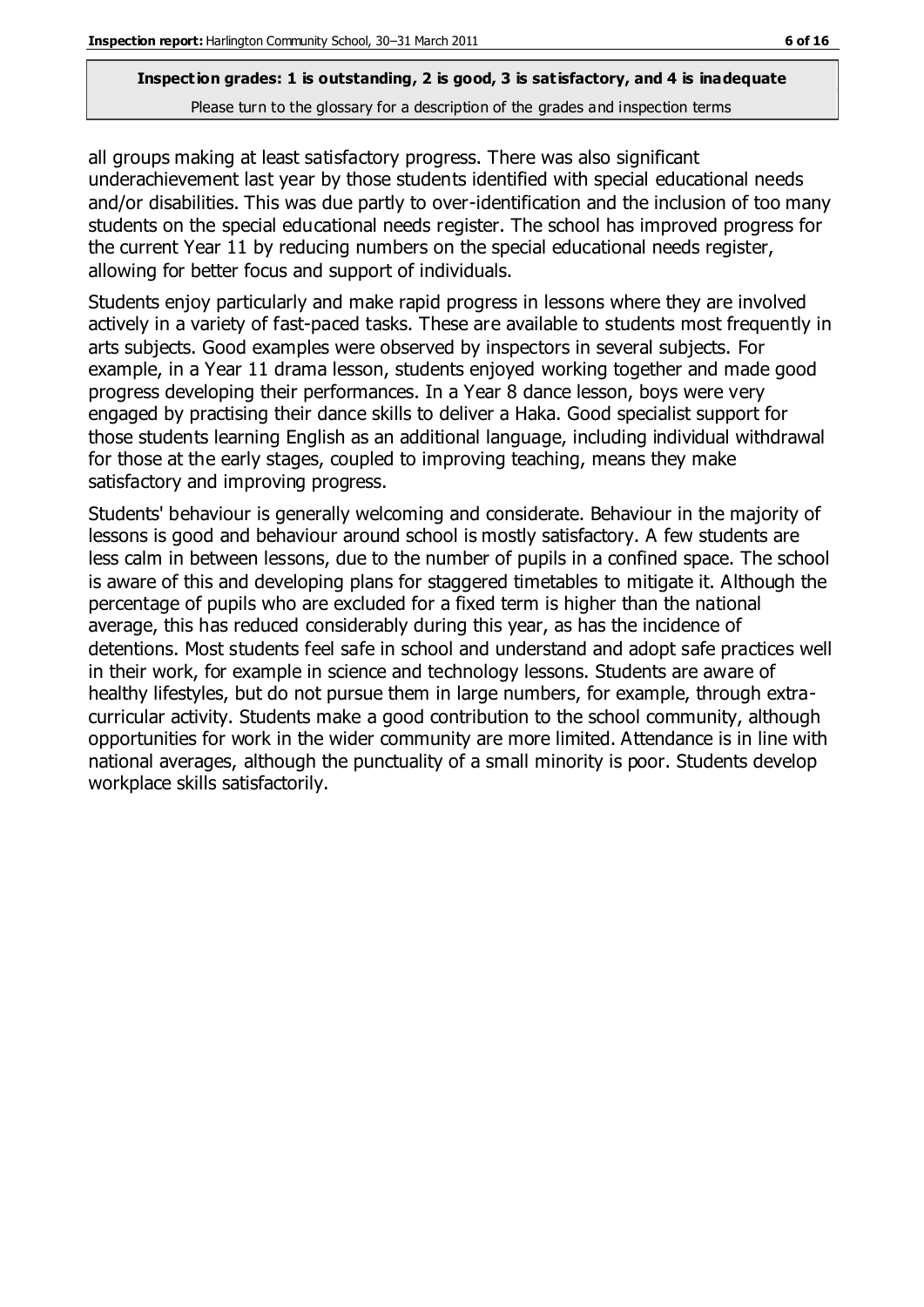# **Inspection grades: 1 is outstanding, 2 is good, 3 is satisfactory, and 4 is inadequate**

Please turn to the glossary for a description of the grades and inspection terms

#### These are the grades for pupils' outcomes

| Pupils' achievement and the extent to which they enjoy their learning                                                     | 3 |
|---------------------------------------------------------------------------------------------------------------------------|---|
| Taking into account:<br>Pupils' attainment <sup>1</sup>                                                                   | 4 |
| The quality of pupils' learning and their progress                                                                        | 3 |
| The quality of learning for pupils with special educational needs and/or disabilities<br>and their progress               | 3 |
| The extent to which pupils feel safe                                                                                      | 3 |
| Pupils' behaviour                                                                                                         | 3 |
| The extent to which pupils adopt healthy lifestyles                                                                       | 3 |
| The extent to which pupils contribute to the school and wider community                                                   | 3 |
| The extent to which pupils develop workplace and other skills that will contribute to<br>their future economic well-being |   |
| Taking into account:<br>Pupils' attendance <sup>1</sup>                                                                   | 3 |
| The extent of pupils' spiritual, moral, social and cultural development                                                   | 3 |

<sup>1</sup> The grades for attainment and attendance are: 1 is high; 2 is above average; 3 is broadly average; and 4 is low

#### **How effective is the provision?**

Teaching is satisfactory, but improving. Good relationships exist between students and their teachers. Teachers demonstrate secure subject knowledge consistently. Additional adults are usually deployed effectively to support the learning of students. In good lessons, teachers use assessment information to plan well for the full range of learners. A variety of different learning opportunities is enjoyed by students and teachers check learning gains frequently against assessment criteria. However, there is inconsistency remaining in the quality of teaching across and within subject areas. Very occasionally, lessons are inadequate because they are pitched at the wrong level. For example, a few teachers' expectations of what students can achieve are too low. Lessons that are no better than satisfactory suffer from being too teacher led with tasks not adapted for the range of abilities in the classroom. Students are either not challenged enough or work can be too difficult for them and the pace of learning slows as a result. Due to over-direction, students become passive in their learning, not developing sufficient independence.

Assessment practice is very variable in the school. In the best examples of written feedback, teachers' comments on assessed pieces of work are taken very seriously by students, who act on them swiftly. In other examples, marking is cursory or, occasionally, non-existent. Students say that teachers are generous with their time and always available should they need help. Questioning skills are variable, with the best teachers demonstrating very good practice.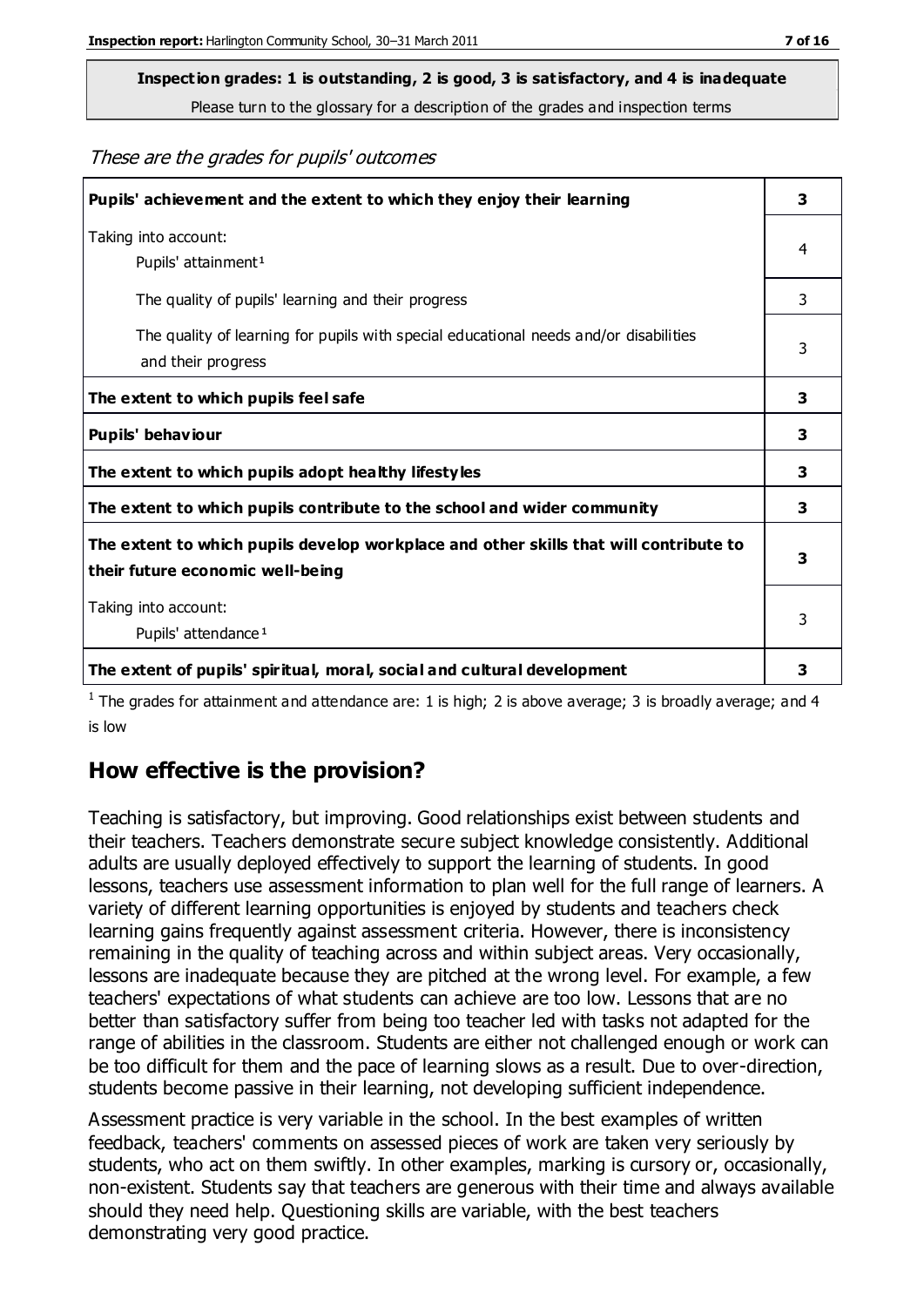The curriculum is under review; currently, it matches the needs of most students. The school is currently developing plans to alter the curriculum organisation radically for September 2011. The rationale for this is to accelerate students' progress further and improve outcomes, while overcoming some of the difficulties with facilities; for example, staggering lunchtimes to increase student throughput. Extra-curricular provision and enrichment are strengths of the curriculum, with numerous opportunities provided, although the uptake of these opportunities is variable.

Very good attention is given to all aspects of care, guidance and support. The school works well with a wide range of agencies to support students who are facing challenging circumstances. Transition arrangements to Harlington are good due to strong links with primary schools. Transition into the sixth form is excellent and this, coupled to good work with the Connexions careers service, has seen a significant reduction in the number of students not in employment, education or training.

These are the grades for the quality of provision

| The quality of teaching                                                                                    |  |
|------------------------------------------------------------------------------------------------------------|--|
| Taking into account:<br>The use of assessment to support learning                                          |  |
| The extent to which the curriculum meets pupils' needs, including, where relevant,<br>through partnerships |  |
| The effectiveness of care, guidance and support                                                            |  |

#### **How effective are leadership and management?**

A determined headteacher is focused sharply on improving weaker aspects of the school's provision. Middle leadership is satisfactory and developing. Judicious use of external review, coupled to a programme of training in lesson observation for middle and senior leaders, has helped managers to develop an accurate view of the strengths and weaknesses of the school. Clear priorities for improvement flow from self-evaluation and are articulated in a good school development plan. All staff are aware that the school faces significant challenges and most think recent changes have been for the better. However, a minority of staff feel that incidents of poor behaviour could be dealt with more robustly. Leadership of teaching and learning has eradicated systemic weakness in the teaching of mathematics and teaching is now satisfactory. Challenging targets have been set for students and new tracking systems are, increasingly, allowing the school to support students in achieving them.

The promotion of equality of opportunity is satisfactory. The school is aware that there is variation in the performance of groups and is working to begin to close the gaps. Exclusion data show that a higher proportion of Somali boys are excluded. The school has engaged with Somali parents and carers, with the support of local Somali community groups, to begin to remedy this. Safeguarding procedures are robust and securing the safety of students. Staff are vetted very carefully in accordance with current requirements and risk assessment is extremely rigorous. Partnership working is supporting improvements in outcomes for students, both academic and personal, but the school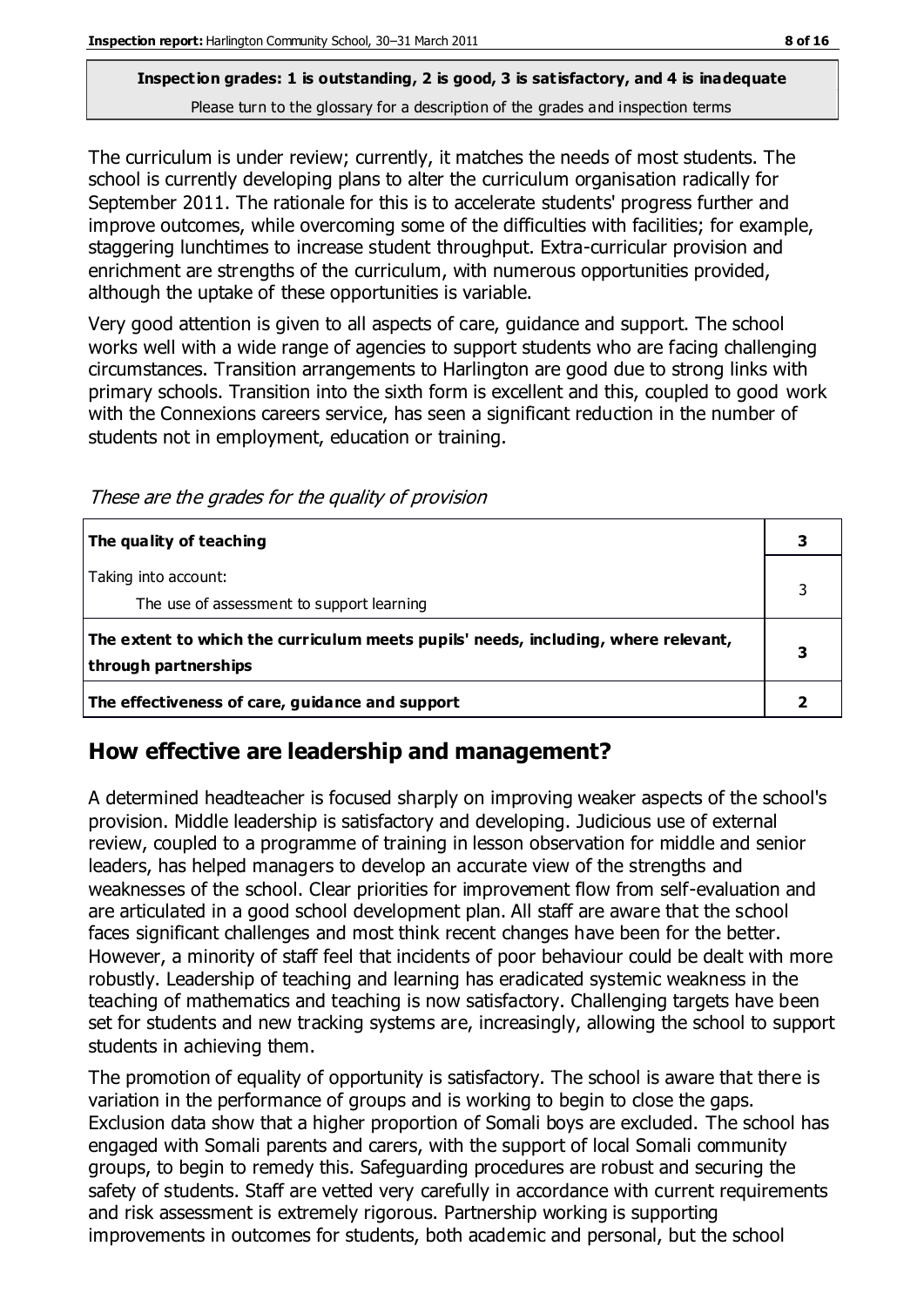recognises that there is further work to be done. Parents and carers are generally supportive of the school. However, engagement is satisfactory overall, rather than good, as a minority of parents and carers are not involved actively in supporting their children's education, for example, by attending parents' evenings. The diverse school community is cohesive, but promotion of community cohesion in the wider community is no better than satisfactory.

These are the grades for leadership and management

| The effectiveness of leadership and management in embedding ambition and driving<br>improvement                                                                  | 3 |
|------------------------------------------------------------------------------------------------------------------------------------------------------------------|---|
| Taking into account:<br>The leadership and management of teaching and learning                                                                                   | 3 |
| The effectiveness of the governing body in challenging and supporting the<br>school so that weaknesses are tackled decisively and statutory responsibilities met | 3 |
| The effectiveness of the school's engagement with parents and carers                                                                                             | 3 |
| The effectiveness of partnerships in promoting learning and well-being                                                                                           | 3 |
| The effectiveness with which the school promotes equality of opportunity and tackles<br>discrimination                                                           | 3 |
| The effectiveness of safeguarding procedures                                                                                                                     | 2 |
| The effectiveness with which the school promotes community cohesion                                                                                              | 3 |
| The effectiveness with which the school deploys resources to achieve value for money                                                                             | з |

#### **Sixth form**

Students in the sixth form make good progress from their starting points so that their attainment is slightly above the national average. Progress has accelerated rapidly in the last three years and is now good or outstanding in most subject areas. The number of students completing the courses they have chosen has improved markedly and other outcomes, including attendance, show a positive trend. Students have good attitudes to their studies and respond well to the effective teaching they receive. Teaching in the sixth form is of higher quality than in the main school, being good in most lessons. Teachers display very secure subject knowledge and use this to plan a range of learning activities to engage students thoroughly. However, occasionally, teachers over-direct lessons, which restricts students' ability to develop as independent learners. Students report that they are very well supported and that they have and, increasingly, take up a good range of opportunities to participate in the leadership of the school. Leadership of the sixth form is excellent. A rigorous and effective tracking system has been developed to ensure that teachers and students are very aware of students' progress towards very challenging targets. Very well- thought-out plans for improving the sixth form are ambitious but realistic. The curriculum is under constant review, with an increasing number of courses being offered, including extra vocational options. More students are choosing to stay on in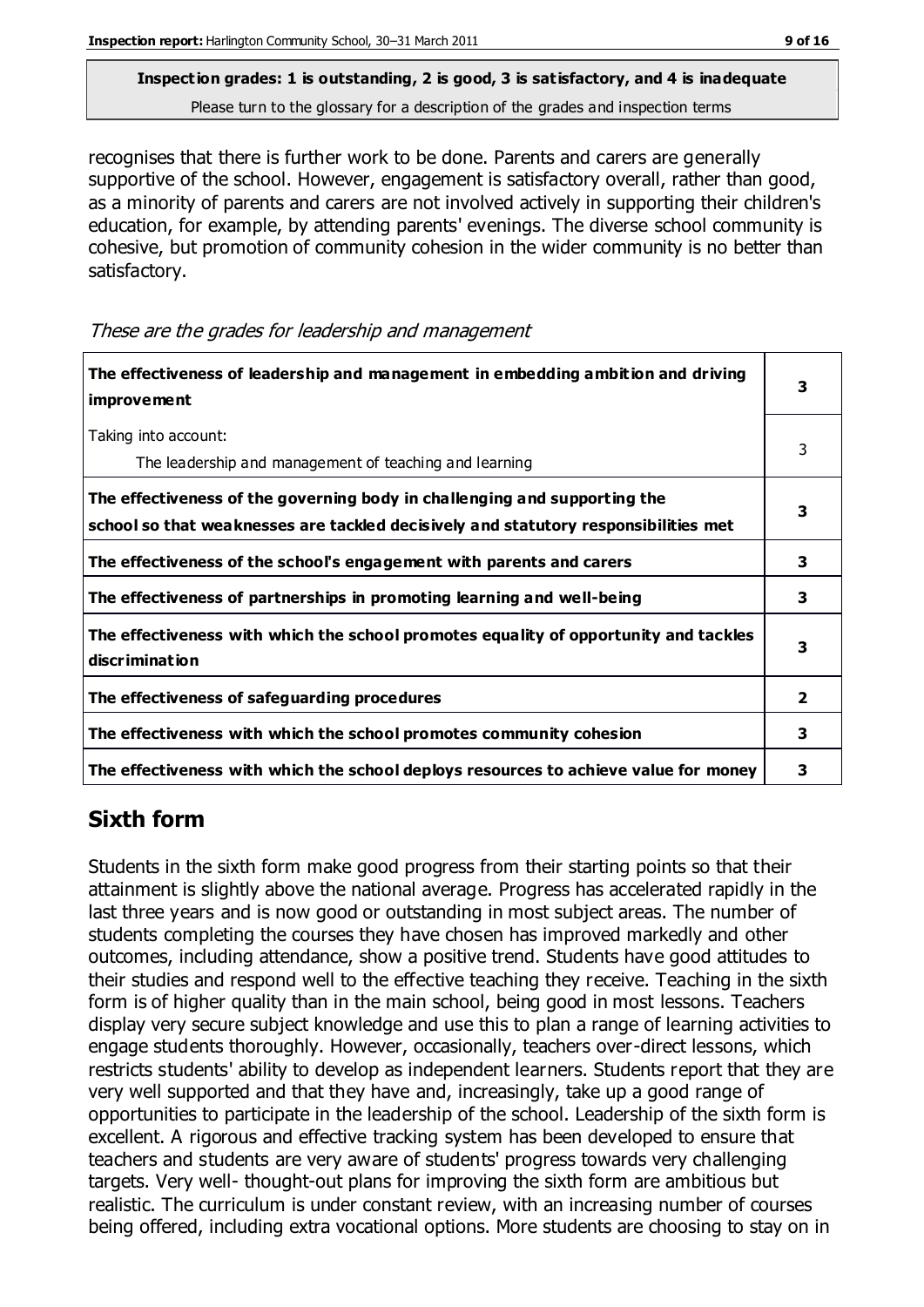the sixth form. This is due to very effective transition arrangements, coupled to the very

good relationships potential students enjoy with their teachers in the main school.

These are the grades for the sixth form

| $\mid$ Overall effectiveness of the sixth form                  |  |
|-----------------------------------------------------------------|--|
| Taking into account:<br>Outcomes for students in the sixth form |  |
| The quality of provision in the sixth form                      |  |
| Leadership and management of the sixth form                     |  |

#### **Views of parents and carers**

A much smaller-than-average proportion of parents and carers completed the questionnaire and there were few additional comments. Most parents and carers are satisfied that students are safe in school and enjoy it. A larger sample of parents' and carers' views has been gathered by the school, over time, using the same questions at parents' evenings as on the Ofsted questionnaire. This has generally given a more positive outcome. However, a minority of parents and carers feels that the school does not deal effectively with unacceptable behaviour. During this inspection, inspectors found that behaviour was satisfactory in the school. There are occasional incidents of poor behaviour and a range of new systems, including rewards, has seen some improvement, with the rates of detention and exclusion dropping.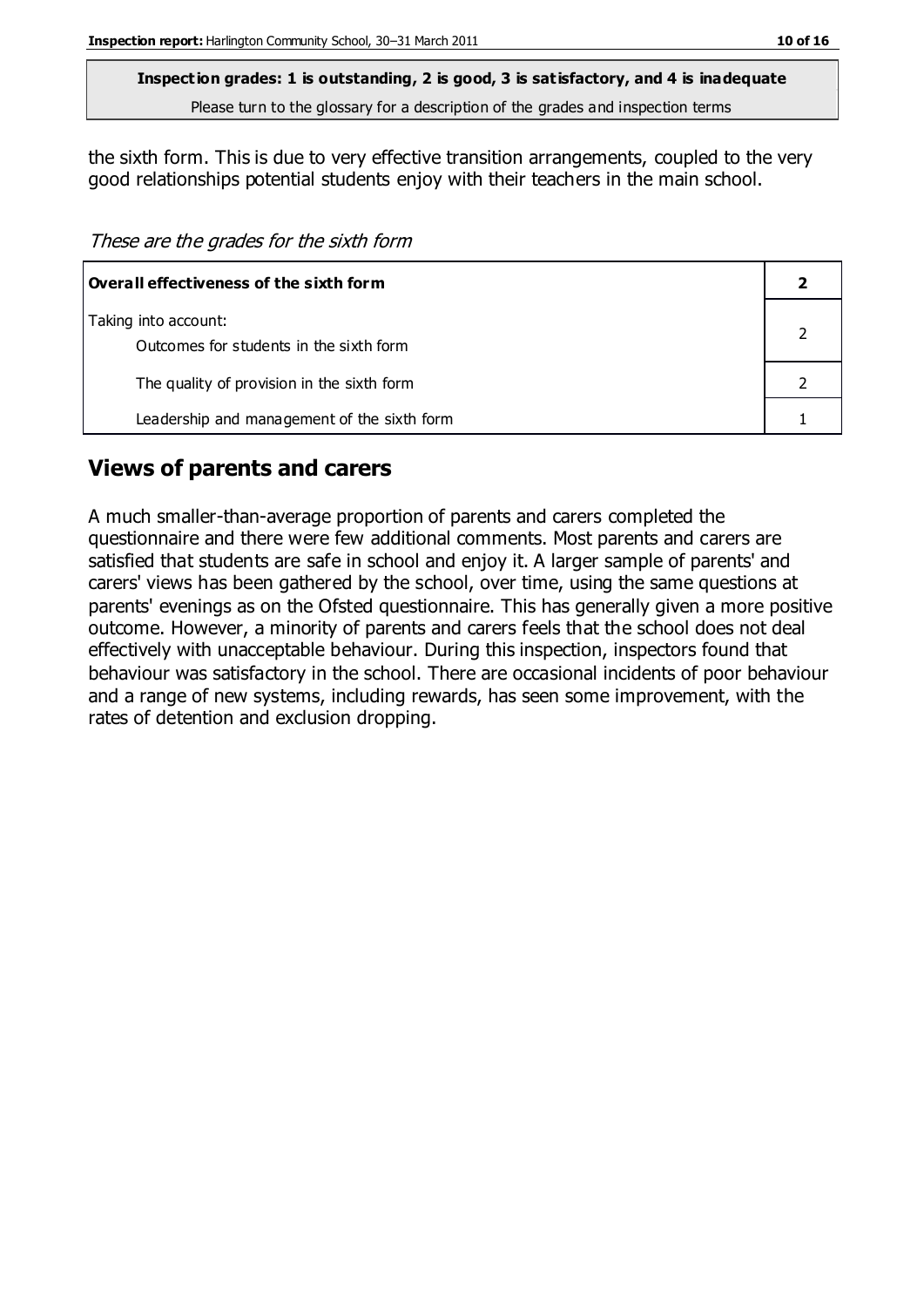#### **Responses from parents and carers to Ofsted's questionnaire**

Ofsted invited all the registered parents and carers of pupils registered at Harlington Community School to complete a questionnaire about their views of the school.

In the questionnaire, parents and carers were asked to record how strongly they agreed with 13 statements about the school.

The inspection team received 89 completed questionnaires by the end of the on-site inspection. In total, there are 1132 pupils registered at the school.

| <b>Statements</b>                                                                                                                                                                                                                                       | <b>Strongly</b><br>agree |                         | <b>Disagree</b><br><b>Agree</b> |               |              | <b>Strongly</b><br>disagree |                |                |
|---------------------------------------------------------------------------------------------------------------------------------------------------------------------------------------------------------------------------------------------------------|--------------------------|-------------------------|---------------------------------|---------------|--------------|-----------------------------|----------------|----------------|
|                                                                                                                                                                                                                                                         | <b>Total</b>             | $\mathbf{O}/\mathbf{o}$ | <b>Total</b>                    | $\frac{1}{2}$ | <b>Total</b> | $\frac{1}{2}$               | <b>Total</b>   | $\frac{1}{2}$  |
| My child enjoys school                                                                                                                                                                                                                                  | 17                       | 19                      | 60                              | 67            | 10           | 11                          | $\overline{2}$ | $\overline{2}$ |
| The school keeps my child<br>safe                                                                                                                                                                                                                       | 14                       | 16                      | 57                              | 64            | 17           | 19                          | 1              | $\mathbf{1}$   |
| My school informs me about<br>my child's progress                                                                                                                                                                                                       | 21                       | 24                      | 47                              | 53            | 17           | 19                          | $\overline{2}$ | $\overline{2}$ |
| My child is making enough<br>progress at this school                                                                                                                                                                                                    | 19                       | 21                      | 52                              | 58            | 17           | 19                          | $\mathbf 0$    | $\mathbf 0$    |
| The teaching is good at this<br>school                                                                                                                                                                                                                  | 15                       | 17                      | 55                              | 62            | 16           | 18                          | $\mathbf{1}$   | $\mathbf{1}$   |
| The school helps me to<br>support my child's learning                                                                                                                                                                                                   | 14                       | 16                      | 48                              | 54            | 21           | 24                          | 0              | $\mathbf 0$    |
| The school helps my child to<br>have a healthy lifestyle                                                                                                                                                                                                | 12                       | 13                      | 55                              | 62            | 13           | 15                          | $\mathbf{1}$   | $\mathbf{1}$   |
| The school makes sure that<br>my child is well prepared for<br>the future (for example<br>changing year group,<br>changing school, and for<br>children who are finishing<br>school, entering further or<br>higher education, or entering<br>employment) | 20                       | 22                      | 45                              | 51            | 12           | 13                          | $\overline{2}$ | $\overline{2}$ |
| The school meets my child's<br>particular needs                                                                                                                                                                                                         | 11                       | 12                      | 56                              | 63            | 15           | 17                          | $\mathbf 0$    | $\mathbf 0$    |
| The school deals effectively<br>with unacceptable behaviour                                                                                                                                                                                             | 16                       | 18                      | 41                              | 46            | 23           | 26                          | 6              | $\overline{7}$ |
| The school takes account of<br>my suggestions and concerns                                                                                                                                                                                              | 9                        | 10                      | 50                              | 56            | 20           | 22                          | 3              | 3              |
| The school is led and<br>managed effectively                                                                                                                                                                                                            | 13                       | 15                      | 54                              | 61            | $10\,$       | 11                          | $\mathbf{1}$   | $\mathbf{1}$   |
| Overall, I am happy with my<br>child's experience at this<br>school                                                                                                                                                                                     | 21                       | 24                      | 49                              | 55            | 11           | 12                          | $\overline{2}$ | $\overline{2}$ |

The table above summarises the responses that parents and carers made to each statement. The percentages indicate the proportion of parents and carers giving that response out of the total number of completed questionnaires. Where one or more parents and carers chose not to answer a particular question, the percentages will not add up to 100%.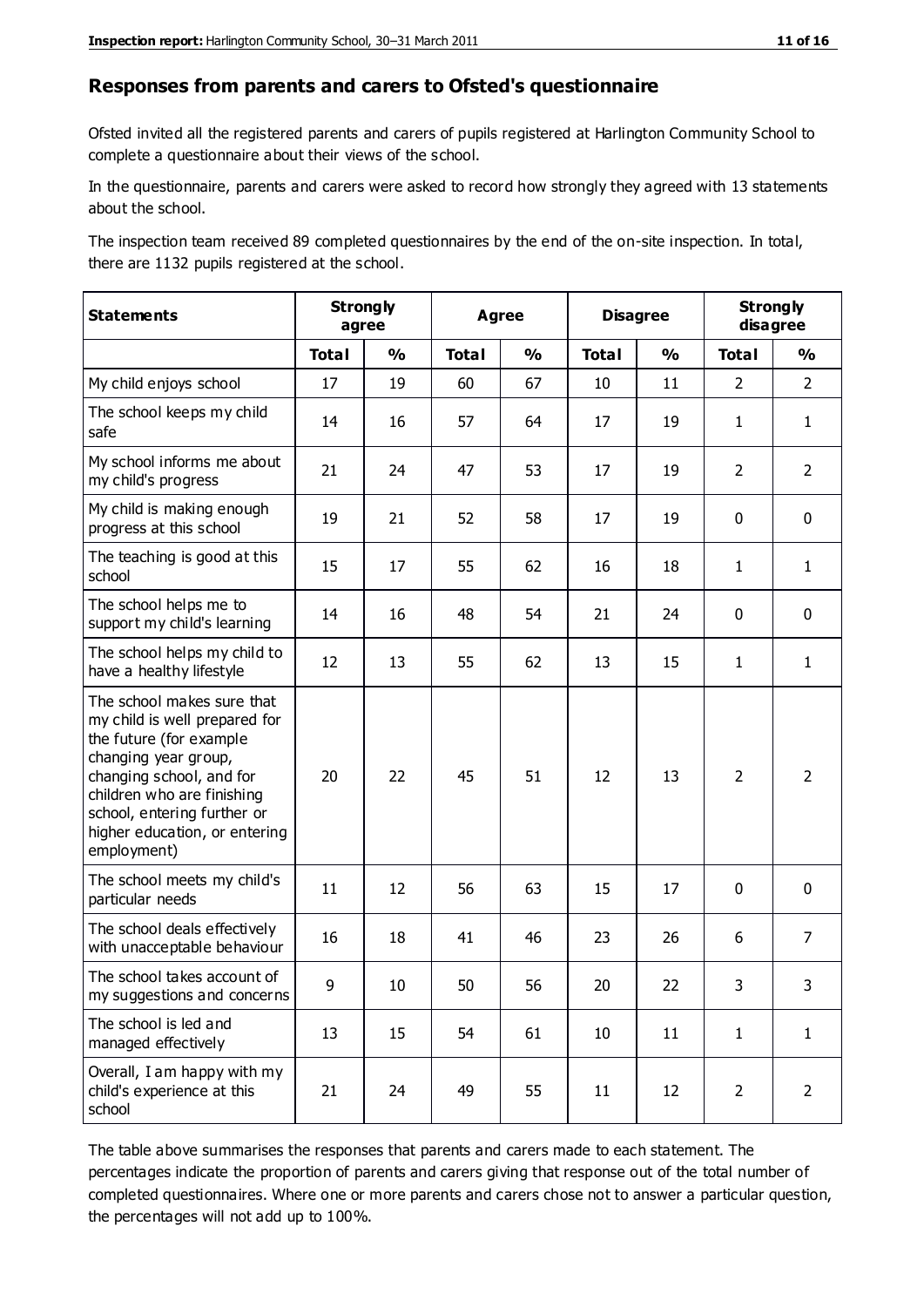### **Glossary**

| Grade   | <b>Judgement</b> | <b>Description</b>                                                                                                                                                                                                            |
|---------|------------------|-------------------------------------------------------------------------------------------------------------------------------------------------------------------------------------------------------------------------------|
| Grade 1 | Outstanding      | These features are highly effective. An outstanding school<br>provides exceptionally well for all its pupils' needs.                                                                                                          |
| Grade 2 | Good             | These are very positive features of a school. A school that<br>is good is serving its pupils well.                                                                                                                            |
| Grade 3 | Satisfactory     | These features are of reasonable quality. A satisfactory<br>school is providing adequately for its pupils.                                                                                                                    |
| Grade 4 | Inadequate       | These features are not of an acceptable standard. An<br>inadequate school needs to make significant improvement<br>in order to meet the needs of its pupils. Ofsted inspectors<br>will make further visits until it improves. |

#### **What inspection judgements mean**

#### **Overall effectiveness of schools**

|                       | Overall effectiveness judgement (percentage of schools) |      |                     |                   |
|-----------------------|---------------------------------------------------------|------|---------------------|-------------------|
| <b>Type of school</b> | <b>Outstanding</b>                                      | Good | <b>Satisfactory</b> | <b>Inadequate</b> |
| Nursery schools       | 59                                                      | 35   | 3                   | 3                 |
| Primary schools       | 9                                                       | 44   | 39                  | 7                 |
| Secondary schools     | 13                                                      | 36   | 41                  | 11                |
| Sixth forms           | 15                                                      | 39   | 43                  | 3                 |
| Special schools       | 35                                                      | 43   | 17                  | 5                 |
| Pupil referral units  | 21                                                      | 42   | 29                  | 9                 |
| All schools           | 13                                                      | 43   | 37                  | 8                 |

New school inspection arrangements were introduced on 1 September 2009. This means that inspectors now make some additional judgements that were not made previously.

The data in the table above are for the period 1 September 2009 to 31 August 2010 and are consistent with the latest published official statistics about maintained school inspection outcomes (see **[www.ofsted.gov.uk](http://www.ofsted.gov.uk/)**).

The sample of schools inspected during 2009/10 was not representative of all schools nationally, as weaker schools are inspected more frequently than good or outstanding schools.

Percentages are rounded and do not always add exactly to 100.

Sixth form figures reflect the judgements made for the overall effectiveness of the sixth form in secondary schools, special schools and pupil referral units.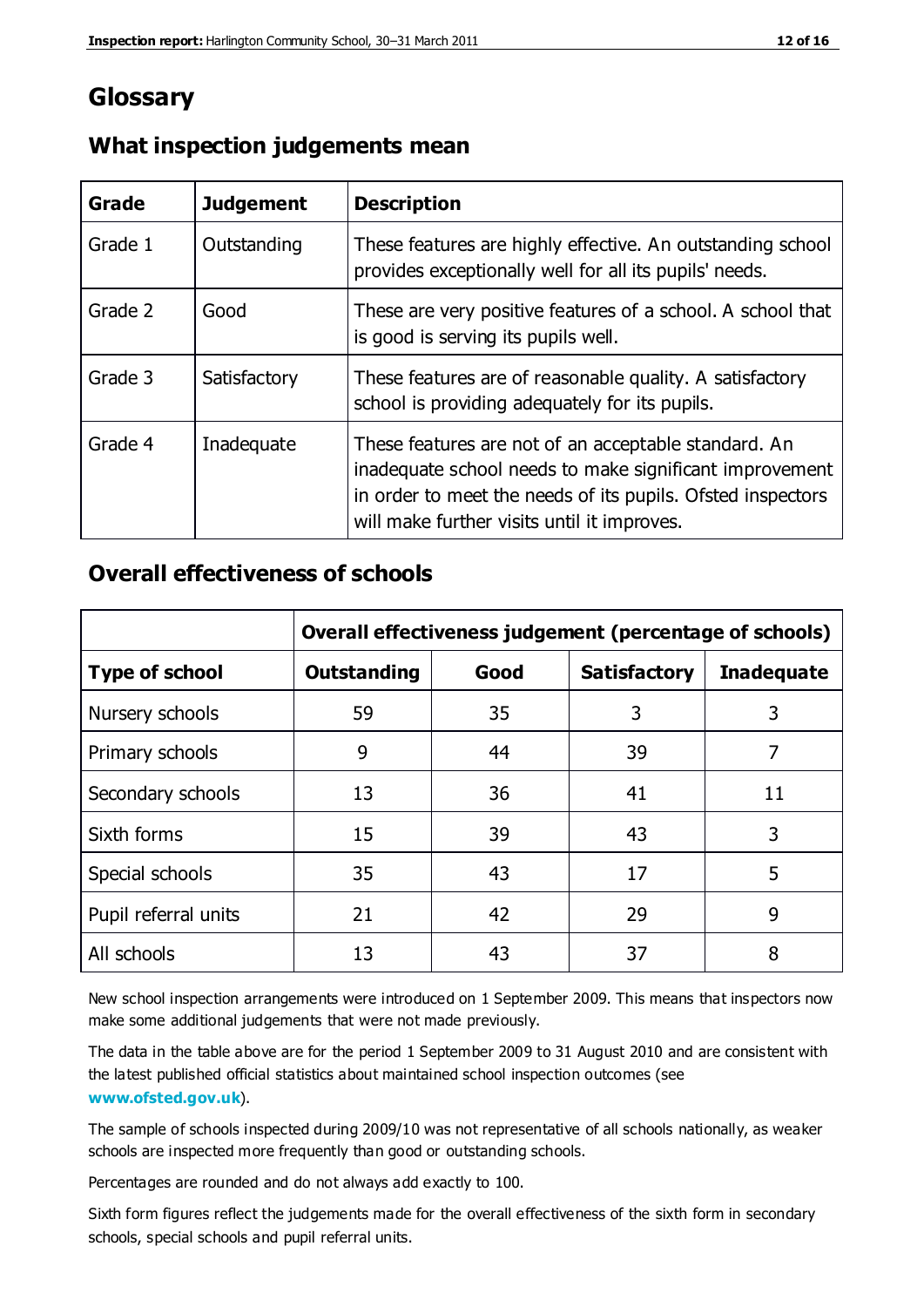## **Common terminology used by inspectors**

| Achievement:               | the progress and success of a pupil in their learning,<br>development or training.                                                                                                                                                          |  |  |
|----------------------------|---------------------------------------------------------------------------------------------------------------------------------------------------------------------------------------------------------------------------------------------|--|--|
| Attainment:                | the standard of the pupils' work shown by test and<br>examination results and in lessons.                                                                                                                                                   |  |  |
| Capacity to improve:       | the proven ability of the school to continue<br>improving. Inspectors base this judgement on what<br>the school has accomplished so far and on the quality<br>of its systems to maintain improvement.                                       |  |  |
| Leadership and management: | the contribution of all the staff with responsibilities,<br>not just the headteacher, to identifying priorities,<br>directing and motivating staff and running the school.                                                                  |  |  |
| Learning:                  | how well pupils acquire knowledge, develop their<br>understanding, learn and practise skills and are<br>developing their competence as learners.                                                                                            |  |  |
| Overall effectiveness:     | inspectors form a judgement on a school's overall<br>effectiveness based on the findings from their<br>inspection of the school. The following judgements,<br>in particular, influence what the overall effectiveness<br>judgement will be. |  |  |
|                            | The school's capacity for sustained<br>improvement.                                                                                                                                                                                         |  |  |
|                            | Outcomes for individuals and groups of pupils.                                                                                                                                                                                              |  |  |
|                            | The quality of teaching.                                                                                                                                                                                                                    |  |  |
|                            | The extent to which the curriculum meets<br>pupils' needs, including, where relevant,<br>through partnerships.                                                                                                                              |  |  |
|                            | The effectiveness of care, guidance and<br>support.                                                                                                                                                                                         |  |  |
| Progress:                  | the rate at which pupils are learning in lessons and<br>over longer periods of time. It is often measured by<br>comparing the pupils' attainment at the end of a key                                                                        |  |  |

stage with their attainment when they started.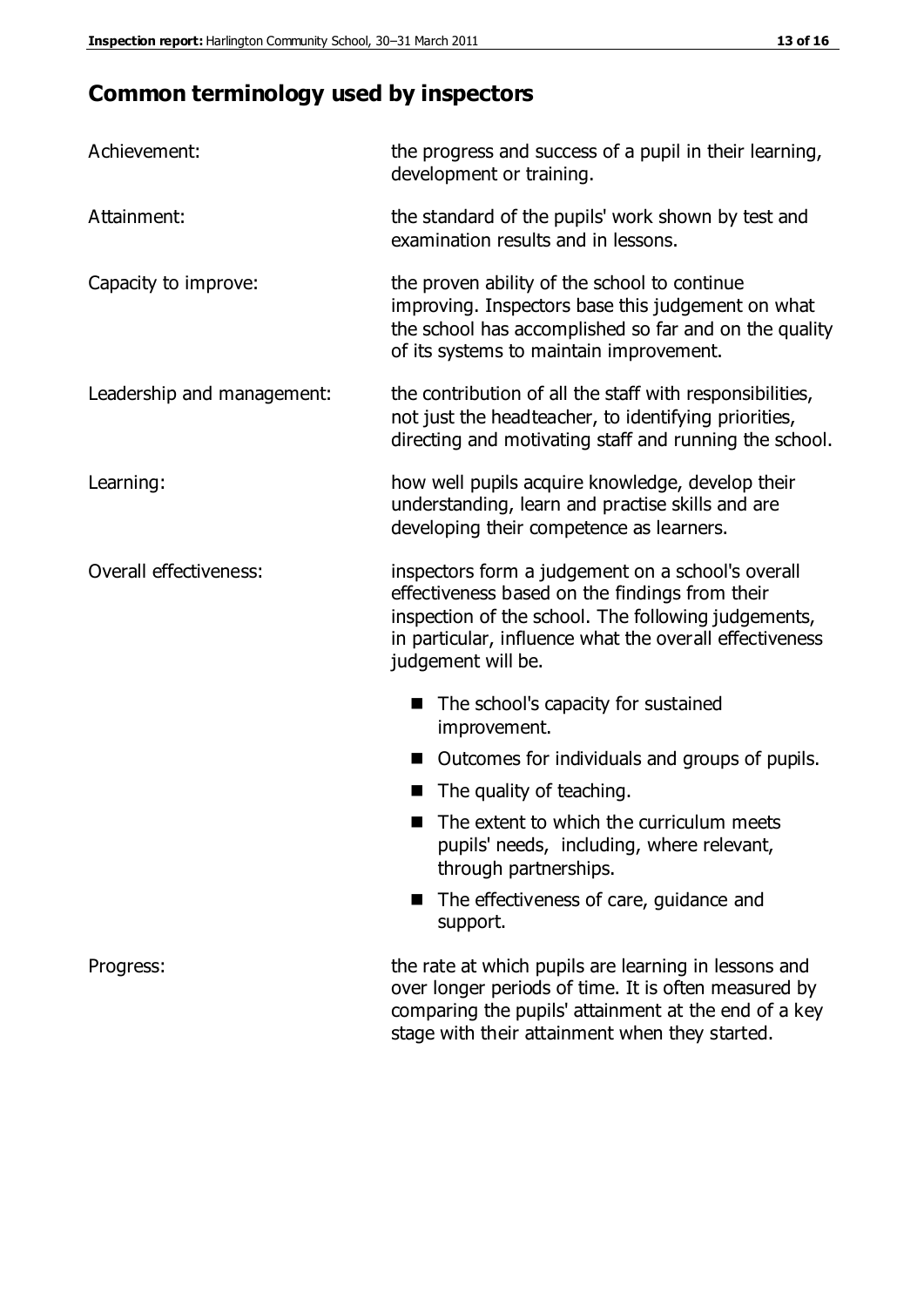#### **This letter is provided for the school, parents and carers to share with their children. It describes Ofsted's main findings from the inspection of their school.**

improving lives

1 April 2011

#### Dear Students

#### **Inspection of Harlington Community School, Hayes UB3 1PB**

Thank you for the warm welcome you gave to inspectors when we visited your school recently. Here are our main inspection findings.

- Your school is satisfactory. Overall, students, including those with special educational needs and/or disabilities, make satisfactory progress.
- Care, guidance and support are good. The school looks after you very well. As a result, you feel increasingly safe.
- Behaviour is satisfactory overall and improving.
- The school is improving its ability to monitor your progress and is now ensuring that extra help is provided to help you meet your challenging targets in Year 11.
- Students learning English for the first time receive good specialist support to help improve their skills.
- The sixth form is good and improving rapidly. This is providing an increasing number of you with an appropriate route to higher education.

To help ensure that all of you make consistently good progress, we have asked school leaders to improve the quality of education you receive by:

- $\blacksquare$  ensuring that all of your lessons are as good as the best in the school
- making sure the school's systems for assessment are employed consistently by your teachers and that you actively engage with the targets they set
- developing data systems so that staff can track your progress in all years as well as they do in Year 11 so that you can be given more help if you are falling behind
- $\blacksquare$  getting the governing body to take a more active role in the life of the school and engage with your parents and carers more regularly, to shape its direction
- making changes to the school routines and facilities to help you be more punctual to school and lessons, behave better at lesson changeover and have more time to get and eat your lunch.

All of you can help by always trying to get to school on time, focusing strongly on your learning in class, and responding to teachers' comments on your work.

Yours sincerely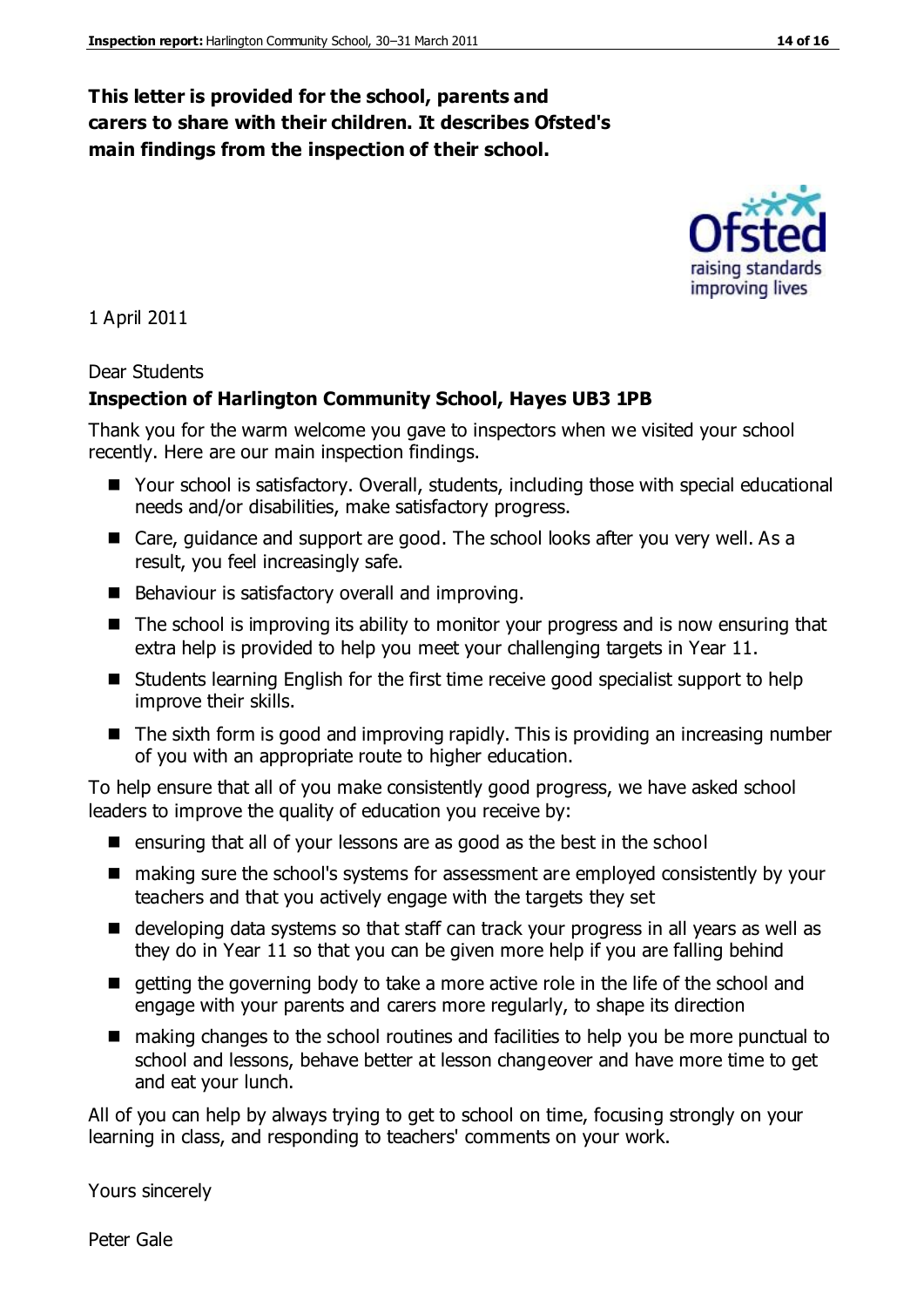Her Majesty's Inspector (on behalf of the inspection team)